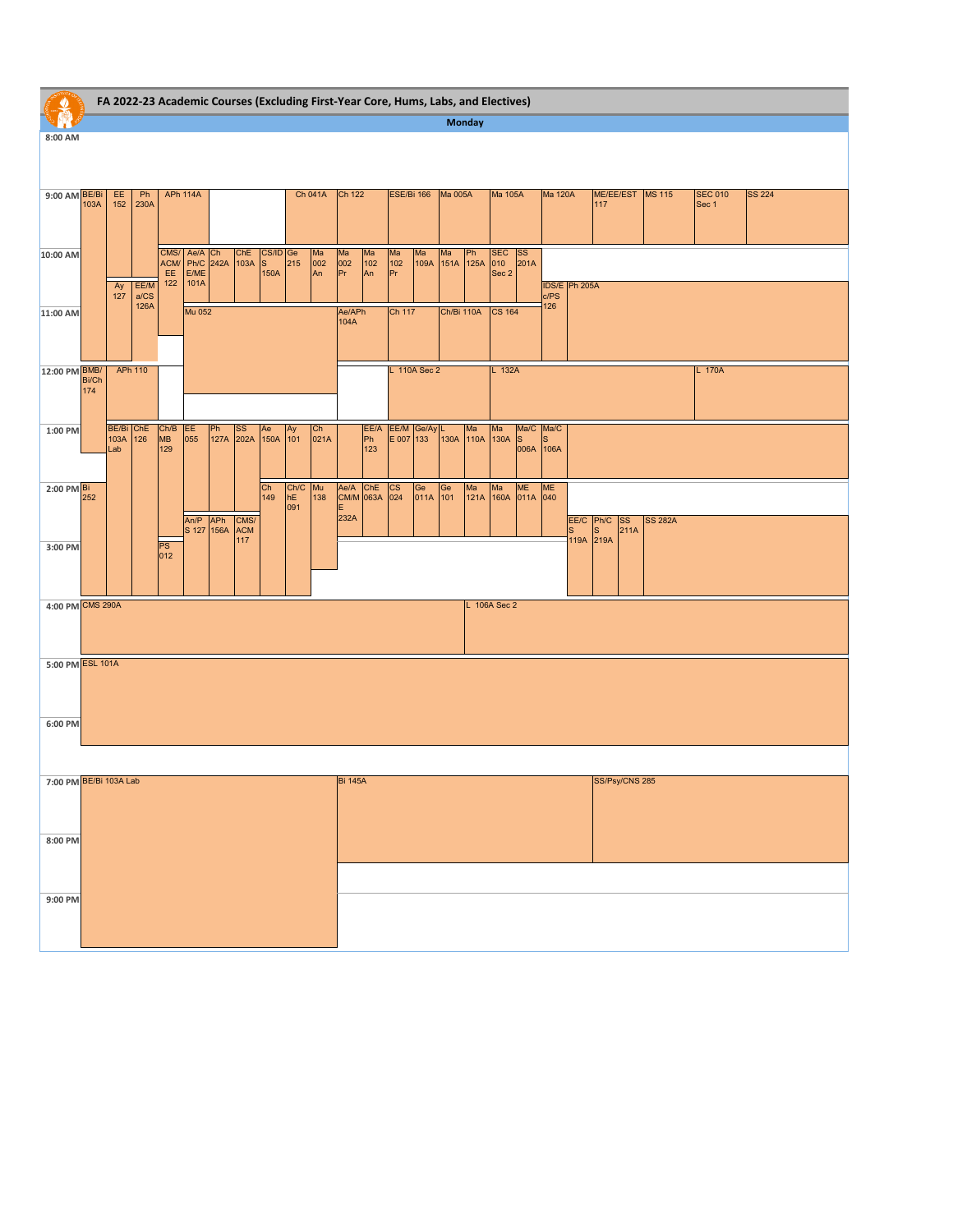| ◈                   |                  | FA 2022-23 Academic Courses (Excluding First-Year Core, Hums, Labs, and Electives) |                                 |                |                                |                         |            |                     |                   |                   |            |                    |                   |                       |                |                |           |                    |           |           |                   |                   |                          |                     |            |               |                  |           |                     |
|---------------------|------------------|------------------------------------------------------------------------------------|---------------------------------|----------------|--------------------------------|-------------------------|------------|---------------------|-------------------|-------------------|------------|--------------------|-------------------|-----------------------|----------------|----------------|-----------|--------------------|-----------|-----------|-------------------|-------------------|--------------------------|---------------------|------------|---------------|------------------|-----------|---------------------|
|                     |                  |                                                                                    |                                 |                |                                |                         |            |                     |                   |                   |            |                    |                   |                       |                | <b>Tuesday</b> |           |                    |           |           |                   |                   |                          |                     |            |               |                  |           |                     |
| 8:00 AM Ch          | 008<br>Lab       |                                                                                    |                                 |                |                                |                         |            |                     |                   |                   |            |                    |                   |                       |                |                |           |                    |           |           |                   |                   |                          |                     |            |               |                  |           |                     |
| 9:00 AM             |                  | EE<br>044                                                                          |                                 | ACM/EE/IDS 116 |                                |                         | E 102A     | Ae/AM/CE/M Ae/Ge/ME | 160A              |                   |            | APh/EE 130 Ch 144B |                   |                       | <b>ChE 152</b> |                | S 107     | CMS/ACM/ID Ec 121A |           |           | Ge 108            |                   | <b>MS 132</b>            |                     |            |               |                  |           |                     |
| 10:00 AM            |                  |                                                                                    | <b>ACM/I</b> Ae                 |                |                                | BE/E                    | <b>BEM</b> |                     | Bi/CN Ch          |                   | ChE/       | CMS/               |                   |                       | Ec/Ps EE/C En  |                | En/V      | HPS/Ma             |           | Ph        | Ph                | Ph/A              | <b>SS 205A</b>           |                     |            |               |                  |           |                     |
| 11:00 AM Ph         | 002A             |                                                                                    | <b>DS</b><br>104                | 233            | $\frac{\text{Ay}}{\text{121}}$ | E/Me<br>dE<br>189A      | 109        |                     | S/NB<br>195       | 112               | Ch<br>165  | <b>ACM</b><br>117  |                   | y 106 S/ES            | T 135          | 186            |           | C 172 H 176 191A   | Sec 1     | 012A 106A |                   | Ph<br>137A        |                          |                     |            |               |                  |           |                     |
| 12:00 PM L 170A     |                  |                                                                                    |                                 |                |                                |                         |            |                     |                   |                   |            |                    |                   |                       |                |                |           |                    |           |           |                   |                   |                          |                     |            |               |                  |           |                     |
| $1:00$ PM Ch/C      | hE<br>009<br>Lab | $\frac{\text{ChE}}{126}$                                                           | Ge/E<br><b>SE/Bi 061</b><br>248 | Hum            | ACM/<br>EE.<br>106A            | Ae Ay<br>121A 020<br>Ae |            | Ay<br>122A          | BE/C<br>hE<br>163 | <b>BEM</b><br>102 | Bi<br>122  | <b>Ch</b><br>125A  | CMS/<br>Ec<br>248 | CS/ID Ec<br>S 142 122 |                | EE<br>111      | En<br>134 | ESE<br>101         | Ge<br>161 | H<br>124  | HPS/<br>PI<br>123 | HPS/<br>PL<br>136 | Ma<br>191A<br>Sec 2 117A | Ma/C<br>$\mathbf S$ | МE<br>012A | Ph<br>135     | Ph<br>136A       |           |                     |
| 2:00 PM             |                  |                                                                                    |                                 |                | Ma                             | ACM/I Ae<br>DS 105A     |            | Ae/M AM             |                   | APh/              | <b>BEM</b> | Bi                 | <b>CDS</b>        |                       | CS/C           |                | EE/A      | HPS/               | HPS/ME    |           | MedE              | Ph                |                          |                     |            |               |                  | Ma<br>010 | $Ph$ <sub>070</sub> |
| 3:00 PM             |                  |                                                                                    | <b>ME</b><br>072A 267           | BE             | 191A<br>Sec 3                  | <b>DS</b><br>101A       |            | E 118 201           |                   | <b>MS</b><br>105A | 105        | 250A               | 131               | $CE$ <sub>201</sub>   | NS/E<br>156A   |                | Ph<br>180 | H 173 PI           | 125       | 201       | 101               | 129A              | Psy SS<br>283A 210A      |                     | Ge<br>114A | 106A<br>Sec 1 | <b>ME</b><br>008 |           |                     |
| 4:00 PM Ge 114A Lab |                  |                                                                                    |                                 |                |                                |                         |            | 106A Sec 2          |                   |                   |            |                    |                   |                       |                |                |           |                    |           |           |                   |                   |                          |                     |            |               |                  |           |                     |
| 5:00 PM             |                  |                                                                                    | <b>SS 213A</b>                  |                |                                |                         |            |                     |                   |                   |            |                    |                   |                       |                |                |           |                    |           |           |                   |                   |                          |                     |            |               |                  |           |                     |
| 6:00 PM             |                  |                                                                                    |                                 |                |                                |                         |            |                     |                   |                   |            |                    |                   |                       |                |                |           |                    |           |           |                   |                   |                          |                     |            |               |                  |           |                     |
| 7:00 PM H 133       |                  |                                                                                    |                                 |                |                                |                         |            | H 138 Sec 1         |                   |                   |            |                    |                   |                       | Ay 030         |                |           |                    |           |           |                   | Ch 242A **        |                          |                     |            |               |                  |           |                     |
| 8:00 PM             |                  |                                                                                    |                                 |                |                                |                         |            |                     |                   |                   |            |                    |                   |                       |                |                |           |                    |           |           |                   |                   |                          |                     |            |               |                  |           |                     |
| 9:00 PM             |                  |                                                                                    |                                 |                |                                |                         |            |                     |                   |                   |            |                    |                   |                       |                |                |           |                    |           |           |                   |                   |                          |                     |            |               |                  |           |                     |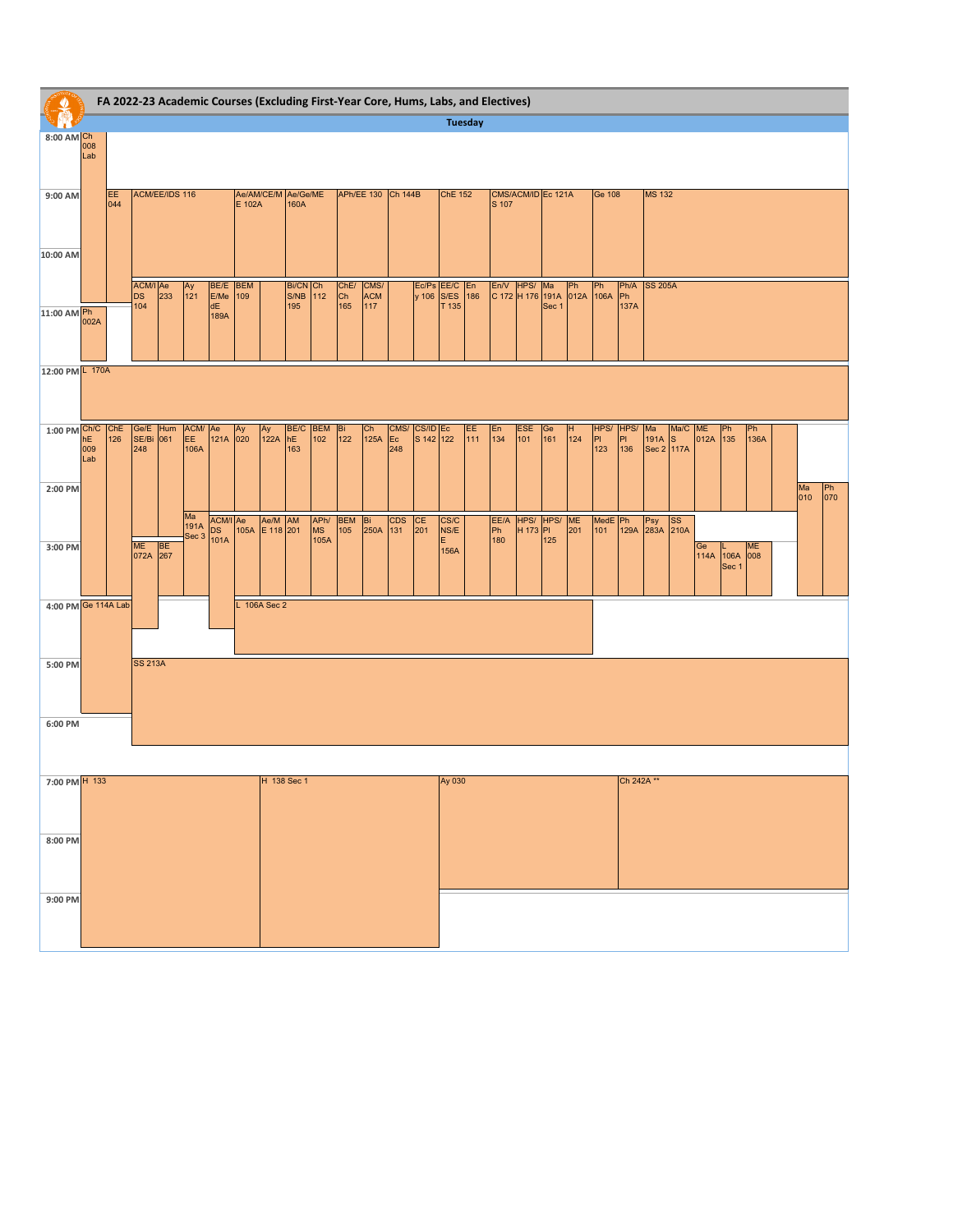| ◕                   |                                                                                                                                                                                        |                                  |                              |          |                                | FA 2022-23 Academic Courses (Excluding First-Year Core, Hums, Labs, and Electives) |                           |           |                          |                 |                   |                                                                           |                    |                                                            |                |                     |                                                             |           |                  |          |               |                         |               |  |  |  |
|---------------------|----------------------------------------------------------------------------------------------------------------------------------------------------------------------------------------|----------------------------------|------------------------------|----------|--------------------------------|------------------------------------------------------------------------------------|---------------------------|-----------|--------------------------|-----------------|-------------------|---------------------------------------------------------------------------|--------------------|------------------------------------------------------------|----------------|---------------------|-------------------------------------------------------------|-----------|------------------|----------|---------------|-------------------------|---------------|--|--|--|
| 8:00 AM             |                                                                                                                                                                                        |                                  |                              |          |                                |                                                                                    |                           |           |                          |                 |                   |                                                                           |                    |                                                            |                | Wednesday           |                                                             |           |                  |          |               |                         |               |  |  |  |
|                     |                                                                                                                                                                                        |                                  |                              |          |                                |                                                                                    |                           |           |                          |                 |                   |                                                                           |                    |                                                            |                |                     |                                                             |           |                  |          |               |                         |               |  |  |  |
| 9:00 AM Ph<br>230A  |                                                                                                                                                                                        | <b>APh 114A</b>                  |                              |          | BE/Bi 103A                     |                                                                                    | Ch 041A                   |           | Ch 122                   |                 | <b>ESE/Bi 166</b> |                                                                           | <b>Ma 005A</b>     |                                                            | Ma 105A        |                     | <b>Ma 120A</b>                                              |           | ME/EE/EST<br>117 |          | <b>MS 115</b> | <b>SEC 010</b><br>Sec 1 | <b>SS 224</b> |  |  |  |
| 10:00 AM            | Ay                                                                                                                                                                                     | CMS/<br><b>ACM/</b><br>EE<br>122 | Ae/A<br>Ph/C<br>E/ME<br>101A |          | BE/Bi Ch ChE<br>103A 242A 103A |                                                                                    | CS/ID Ge<br>S 215<br>150A |           | Ma<br>002<br>An          | Ma<br>002<br>Pr | Ma<br>102<br>An   | Ma<br>102<br>Pr                                                           | Ma<br>109A         | $M$ a<br>151A                                              | Ph<br>125A 010 | <b>SEC</b><br>Sec 2 | $\begin{array}{c}\n  \  \, \text{SS} \\ 201A\n \end{array}$ | BMB/ EE/M |                  |          | IDS/E Ph 205A |                         |               |  |  |  |
| 11:00 AM            | 127                                                                                                                                                                                    |                                  | Ch                           | Ch/Bi Mu |                                | Ge                                                                                 | Ae/A                      | Ph        | Ph                       | <b>SEC</b>      | <b>SEC</b>        | <b>CS 164</b>                                                             |                    | a/CS<br>c/PS<br>Ch<br>178<br>126A<br>126<br><b>Ma 108A</b> |                |                     |                                                             |           |                  |          |               |                         |               |  |  |  |
|                     |                                                                                                                                                                                        |                                  | 117                          | 110A 052 |                                | 125                                                                                | Ph<br>104A                | 002A 002A |                          | 010<br>Sec 3    | 013               |                                                                           |                    |                                                            |                |                     |                                                             |           |                  |          |               |                         |               |  |  |  |
| 12:00 PM BMB/       | Bi/BM L 110A Sec 2<br><b>Bi/Ch</b>                                                                                                                                                     |                                  |                              |          |                                |                                                                                    |                           |           |                          |                 |                   |                                                                           |                    |                                                            |                |                     |                                                             |           |                  | $L$ 132A |               |                         | $L$ 170A      |  |  |  |
|                     | 174<br>251A<br>Ge/E<br><b>SE</b><br>298<br>Ma/C Ma/C Ph 002A**<br>SS EE<br>231A 055<br>NB/BiPh<br>Ph SS Ay<br>127A 202A 101<br>EE/M Ge/Ay<br>Ma<br>Ma<br>ChE<br>Ch<br>130A 110A 130A S |                                  |                              |          |                                |                                                                                    |                           |           |                          |                 |                   |                                                                           |                    |                                                            |                |                     |                                                             |           |                  |          |               |                         |               |  |  |  |
| 1:00 PM             |                                                                                                                                                                                        | 126                              | Sec 4                        |          |                                | /CNS<br>164                                                                        |                           |           |                          | 021A            |                   | E 007 133                                                                 |                    |                                                            |                |                     | 006A                                                        | 106A      |                  |          |               |                         |               |  |  |  |
| 2:00 PM Ch          | 149                                                                                                                                                                                    |                                  | Mu<br>138                    |          |                                |                                                                                    |                           |           | Ae/A<br><b>CM/M 063A</b> | <b>ChE</b>      | <b>CS</b><br>024  | Ma<br>Ma<br>ME<br>Ge Ge<br>011A 101<br><b>ME</b><br>121A<br>160A 011A 040 |                    |                                                            |                |                     |                                                             |           |                  |          |               |                         |               |  |  |  |
|                     |                                                                                                                                                                                        |                                  |                              |          | An/P<br>S 127 156A             | APh                                                                                | EE/C Ph/C<br>S            |           | 232A                     |                 | <b>SS 211A</b>    |                                                                           |                    |                                                            |                |                     |                                                             |           |                  |          |               |                         |               |  |  |  |
| 3:00 PM             |                                                                                                                                                                                        |                                  |                              |          |                                |                                                                                    | 119A 219A                 |           | Ch/Bi Ch<br>110A         | 041A            | Ch<br>121B        | CS/C<br>NS<br>171                                                         | 106A<br>Sec 1 133A | ME/C<br>S/EE                                               | Ph<br>002A 012 | PS                  |                                                             |           |                  |          |               |                         |               |  |  |  |
| 4:00 PM ESE 110A    |                                                                                                                                                                                        |                                  |                              |          |                                |                                                                                    |                           | 106A      |                          | <b>MS 110A</b>  |                   |                                                                           |                    |                                                            |                |                     |                                                             |           |                  |          |               |                         |               |  |  |  |
|                     |                                                                                                                                                                                        |                                  |                              |          |                                |                                                                                    |                           | Sec 2     |                          |                 |                   |                                                                           |                    |                                                            |                |                     |                                                             |           |                  |          |               |                         |               |  |  |  |
| 5:00 PM ESL 101A    |                                                                                                                                                                                        |                                  |                              |          |                                |                                                                                    |                           |           |                          |                 |                   |                                                                           |                    |                                                            |                |                     |                                                             |           |                  |          |               |                         |               |  |  |  |
|                     |                                                                                                                                                                                        |                                  |                              |          |                                |                                                                                    |                           |           |                          |                 |                   |                                                                           |                    |                                                            |                |                     |                                                             |           |                  |          |               |                         |               |  |  |  |
| 6:00 PM             |                                                                                                                                                                                        |                                  |                              |          |                                |                                                                                    |                           |           |                          |                 |                   |                                                                           |                    |                                                            |                |                     |                                                             |           |                  |          |               |                         |               |  |  |  |
|                     |                                                                                                                                                                                        |                                  |                              |          |                                |                                                                                    |                           |           |                          |                 |                   |                                                                           |                    |                                                            |                |                     |                                                             |           |                  |          |               |                         |               |  |  |  |
| 7:00 PM H 138 Sec 2 |                                                                                                                                                                                        |                                  |                              |          |                                |                                                                                    |                           |           |                          |                 | <b>BI 145A</b>    |                                                                           |                    |                                                            |                |                     |                                                             |           |                  |          |               |                         |               |  |  |  |
| 8:00 PM             |                                                                                                                                                                                        |                                  |                              |          |                                |                                                                                    |                           |           |                          |                 |                   |                                                                           |                    |                                                            |                |                     |                                                             |           |                  |          | Ch 041A       |                         |               |  |  |  |
|                     |                                                                                                                                                                                        |                                  |                              |          |                                |                                                                                    |                           |           |                          |                 |                   |                                                                           |                    |                                                            |                |                     |                                                             |           |                  |          |               |                         |               |  |  |  |
| 9:00 PM             |                                                                                                                                                                                        |                                  |                              |          |                                |                                                                                    |                           |           |                          |                 |                   |                                                                           |                    |                                                            |                |                     |                                                             |           |                  |          |               |                         |               |  |  |  |
|                     |                                                                                                                                                                                        |                                  |                              |          |                                |                                                                                    |                           |           |                          |                 |                   |                                                                           |                    |                                                            |                |                     |                                                             |           |                  |          |               |                         |               |  |  |  |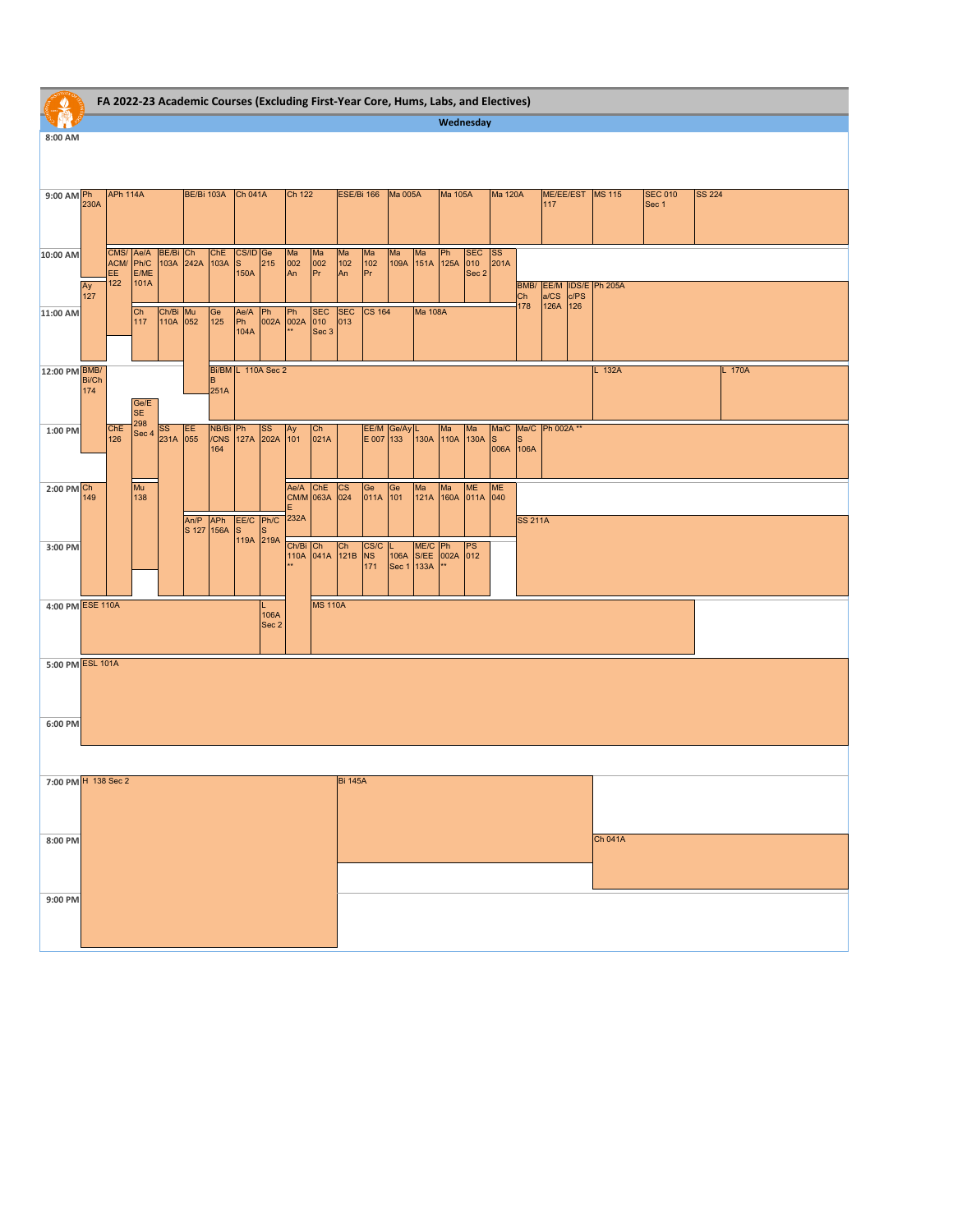| ♨                            | FA 2022-23 Academic Courses (Excluding First-Year Core, Hums, Labs, and Electives)<br>Thursday<br>8:00 AM Ch |            |                           |                       |                      |                            |                   |                          |                                   |                                |                   |                           |                       |                    |                   |                        |            |           |                     |                   |                   |                               |           |                          |                 |                                |                    |                                           |                    |
|------------------------------|--------------------------------------------------------------------------------------------------------------|------------|---------------------------|-----------------------|----------------------|----------------------------|-------------------|--------------------------|-----------------------------------|--------------------------------|-------------------|---------------------------|-----------------------|--------------------|-------------------|------------------------|------------|-----------|---------------------|-------------------|-------------------|-------------------------------|-----------|--------------------------|-----------------|--------------------------------|--------------------|-------------------------------------------|--------------------|
|                              |                                                                                                              |            |                           |                       |                      |                            |                   |                          |                                   |                                |                   |                           |                       |                    |                   |                        |            |           |                     |                   |                   |                               |           |                          |                 |                                |                    |                                           |                    |
|                              | 008<br>Lab                                                                                                   |            |                           |                       |                      |                            |                   |                          |                                   |                                |                   |                           |                       |                    |                   |                        |            |           |                     |                   |                   |                               |           |                          |                 |                                |                    |                                           |                    |
| 9:00 AM                      |                                                                                                              | EE<br>044  | ACM/<br>EE/ID<br>S 116 ME | Ae/A<br>M/CE/<br>102A | Ae/G<br>e/ME<br>160A | APh/<br>EE<br>130          | Ch<br>144B        | $\frac{\text{ChE}}{152}$ | CMS/Ec<br>ACM/I 121A<br>DS<br>107 |                                | Ge<br>108         | <b>MS</b><br>132          | Ma<br>002<br>Pr **    | Ma<br>102<br>Pr    | S<br>006A         | Ma/C Ma/CS 106A**      |            |           |                     |                   |                   |                               |           |                          |                 |                                |                    |                                           |                    |
| 10:00 AM                     |                                                                                                              |            |                           |                       |                      |                            |                   |                          |                                   |                                |                   |                           | Ma<br>002<br>An **    | Ma<br>002<br>Pr ** | Ma<br>102<br>An** | Ma/C<br>S<br>006A 106A | Ma/C<br>S  |           |                     |                   |                   |                               |           |                          |                 |                                |                    |                                           |                    |
| 11:00 AM AM/C                | E/ME<br>150A                                                                                                 |            | $\frac{\text{Ay}}{121}$   | Ae<br>233             | ACM/I<br>DS<br>104   | BE/E<br>E/Me<br>dE<br>189A | <b>BEM</b><br>109 |                          | <b>Bi/CN Ch</b><br>S/NB<br>195    | 112                            | ChE/<br>Ch<br>165 | CMS/<br><b>ACM</b><br>117 | <b>Ph 002A</b>        |                    |                   |                        |            |           | Ec/Ps EE/C<br>y 106 | S/ES<br>T 135     | En<br>186         | En/V HPS/<br>C 172 H 176 191A |           | Ma<br>Sec 1              | Ph<br>012A 106A | Ph                             | Ph/A<br>Ph<br>137A | <b>SS 205A</b>                            |                    |
| 12:00 PM BMB/Ch 202A         |                                                                                                              |            |                           |                       |                      |                            | <b>ESE 104</b>    |                          |                                   |                                |                   |                           |                       | L 110A Sec 2       |                   |                        |            |           | 132A                |                   |                   |                               |           |                          | <b>SEC 011</b>  |                                |                    |                                           |                    |
|                              |                                                                                                              |            |                           |                       |                      |                            |                   |                          |                                   |                                |                   |                           |                       |                    |                   |                        |            |           |                     |                   |                   |                               |           |                          |                 |                                |                    |                                           |                    |
| 1:00 PM NB/Bi Ch/C<br>CNS hE | 162                                                                                                          | 009<br>Lab | $\frac{\text{ChE}}{126}$  | ACM/<br>EE<br>106A    | Ae Ay<br>121A 020    |                            | Ay<br>122A        | BE/C<br>hE<br>163        | <b>BEM</b><br>102                 | $\frac{\text{Bi}}{\text{122}}$ | Ch<br>125A        | CMS/<br>Ec<br>248         | CS/ID Ec<br>S 142 122 |                    | EE<br>111         | $\frac{En}{134}$       | ESE<br>101 | Ge<br>161 | $\frac{H}{124}$     | hps/<br>Pi<br>123 | HPS/<br>PI<br>136 | Ma<br>191A<br>Sec 2 117A      |           | Ma/C ME Ph<br>S 012A 135 |                 | Ph<br>136A                     |                    | Ma<br>002<br>130A<br>An**<br>Ma 002 Pr ** | Ma<br>002<br>Pr ** |
| 2:00 PM                      |                                                                                                              |            |                           | Ma                    | <b>ACM/I</b> Ae      |                            | Ae/M              | AM                       | APh/                              | <b>BEM</b>                     | Bi                | <b>CDS</b>                | CE                    | CS/C               |                   | EE/A                   | HPS/       | HPS/      | ME                  | MedE              | Ph                | <b>SS</b>                     |           |                          |                 |                                |                    |                                           |                    |
| 3:00 PM                      |                                                                                                              |            |                           | 191A<br>Sec 3         | DS<br>101A           | 105A E 118 201             |                   |                          | <b>MS</b><br>105A                 | 105                            | 250A              | 131                       | 201                   | NS/E<br>156A       |                   | Ph<br>180              | H 173 PI   | 125       | 201                 | 101               | 129A 210A         |                               | <b>ME</b> | Ch<br>072A 041A 114A     | Ge              | 106A<br>Sec 1 Pr <sup>**</sup> | Ma<br>002          | <b>ME 008</b>                             |                    |
| 4:00 PM                      |                                                                                                              |            |                           |                       |                      |                            | Ge 114A Lab       |                          | <b>CNS 100</b>                    |                                |                   |                           |                       | 106A Sec 2         |                   |                        |            |           |                     |                   |                   |                               |           | MedE 100A                |                 |                                |                    |                                           |                    |
|                              |                                                                                                              |            |                           |                       |                      |                            |                   |                          |                                   |                                |                   |                           |                       |                    |                   |                        |            |           |                     |                   |                   |                               |           |                          |                 |                                |                    |                                           |                    |
| 5:00 PM SS 213A              |                                                                                                              |            |                           |                       |                      |                            |                   |                          |                                   |                                |                   |                           |                       |                    |                   |                        |            |           |                     |                   |                   |                               |           |                          |                 |                                |                    |                                           |                    |
| 6:00 PM                      |                                                                                                              |            |                           |                       |                      |                            |                   |                          |                                   |                                |                   |                           |                       |                    |                   |                        |            |           |                     |                   |                   |                               |           |                          |                 |                                |                    |                                           |                    |
| 7:00 PM En 133               |                                                                                                              |            |                           |                       |                      |                            | Ch 242A **        |                          |                                   |                                |                   |                           | Ma 002 An **          |                    |                   |                        |            |           |                     | Ma/CS 006A**      |                   |                               |           |                          |                 | Ma/CS 106A**                   |                    |                                           |                    |
| 8:00 PM                      |                                                                                                              |            |                           |                       |                      |                            |                   |                          |                                   |                                |                   |                           | <b>Ch 041A</b>        |                    |                   |                        |            |           |                     |                   |                   |                               |           |                          |                 |                                |                    |                                           |                    |
| 9:00 PM                      |                                                                                                              |            |                           |                       |                      |                            |                   |                          |                                   |                                |                   |                           |                       |                    |                   |                        |            |           |                     |                   |                   |                               |           |                          |                 |                                |                    |                                           |                    |